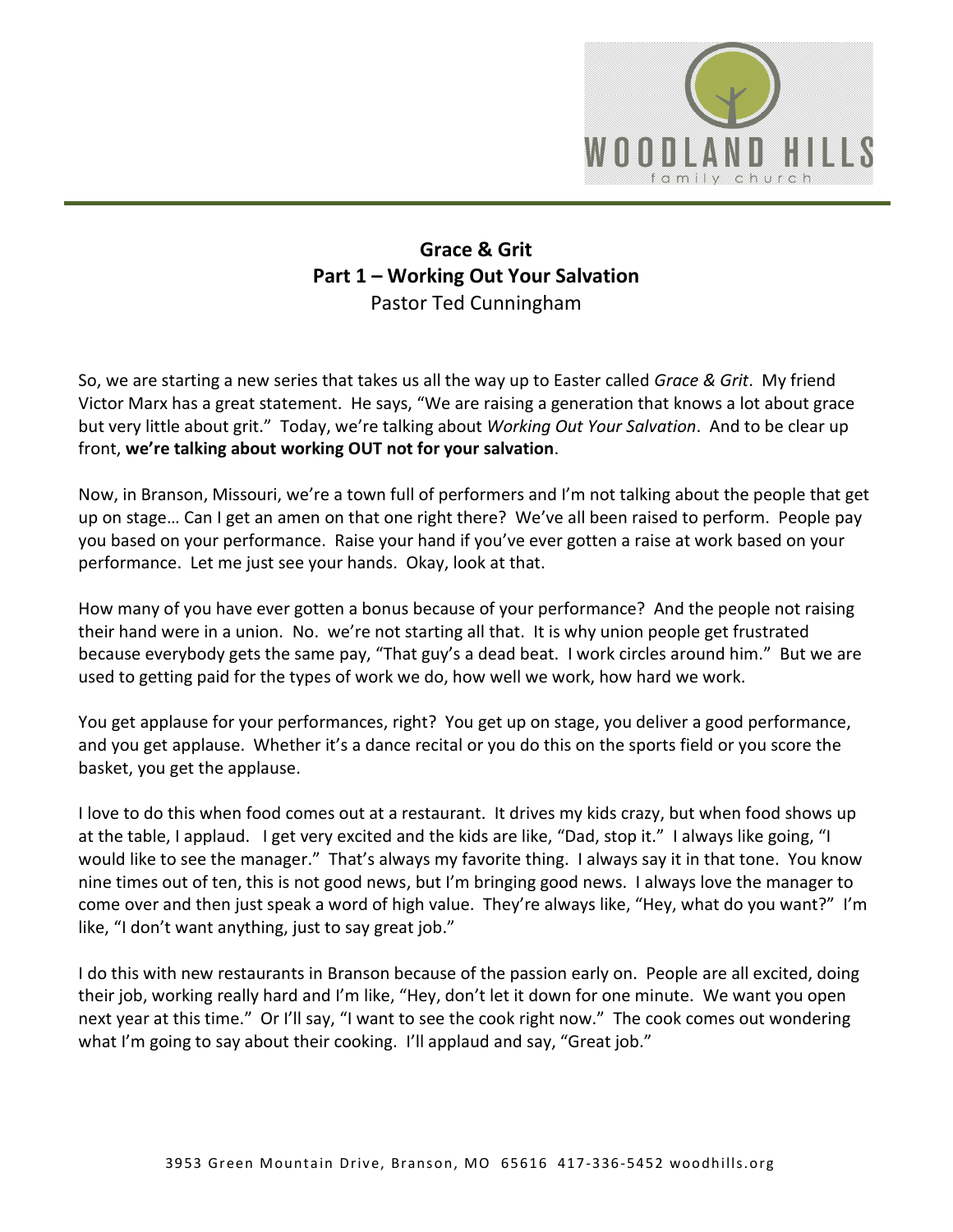How many of you have received a service reward for your performance? You put 20 years in, you put 30 years in and here's a watch; way to go, you put the time in.

Now, on a very serious note, some of you have been loved based on your performance. You had a husband or wife that based on performance determined whether they gave you love. You had a mom or dad based on performance, they gave you love.

My mom... She was in the first service. She would always tell my brother and I, "If you go to prison, I will still be there for you." I have no idea what her plans were for us long term, but what was mom saying? "Whatever happens here (performance), you will always have this (love) from me." Some of you grew up in a church that taught you based on this (performance) determines whether or not God gives you this (love).

I think last week was such a blessing to have Joe White here at our church. As we spent some time here on Sunday and then we spent time together last week a little bit, we were talking about just how much we loved hanging around new believers, brand new believers who come to faith for the very first time. That excitement and that passion. We said what is it that we love so much? It's that excitement and that passion, that newfound faith in Jesus, and yet they don't know all the rules. There something refreshing about it. They don't know church etiquette. They don't know you shouldn't be sitting right there, you should be sitting over there. They don't know Christianese. They don't know the language. I'm not talking about scripture, I'm talking about the language that Christians have developed. They don't know that, but they are going full steam ahead.

This is why I love watching young children's sporting events. They are my favorite to go to. There is excitement and there is passion and there are no rules. And they don't even know what they're doing. They don't even know what sport they are in sometimes. I found two great videos. Look at this first one. And you've seen this if you've been to a t-ball game.

[video plays] He's just going to run around.

This next one is even better. I don't know if this is the first time for this young man to cross the plate, but he is a run batted in and he's going to do it his way. So, he comes home in slow motion. [video plays] He says, "I am not going to let this moment go to waste." Now watch, he's going to tell the coach, "Get your mitts off me. I am doing this my way. Back up coach." Number 4 is like get a move on; I am ready to play." Wait for it. Wait for it. Big finish!

There's something refreshing about that, isn't there? Just the passion. How many of you have been in a sport and maybe some of you in sports right now, the grind of the sports has gotten to you. You've forgotten about the fun, the game, and that newfound passion.

Two books that shaped me in formidable years of my life when I was in college were, "What's so Amazing About Grace" by Philip Yancey, and "The Grace Awakening" by Chuck Swindoll. I grew up in a church that taught a lot about performance and I grew up thinking that my performance determined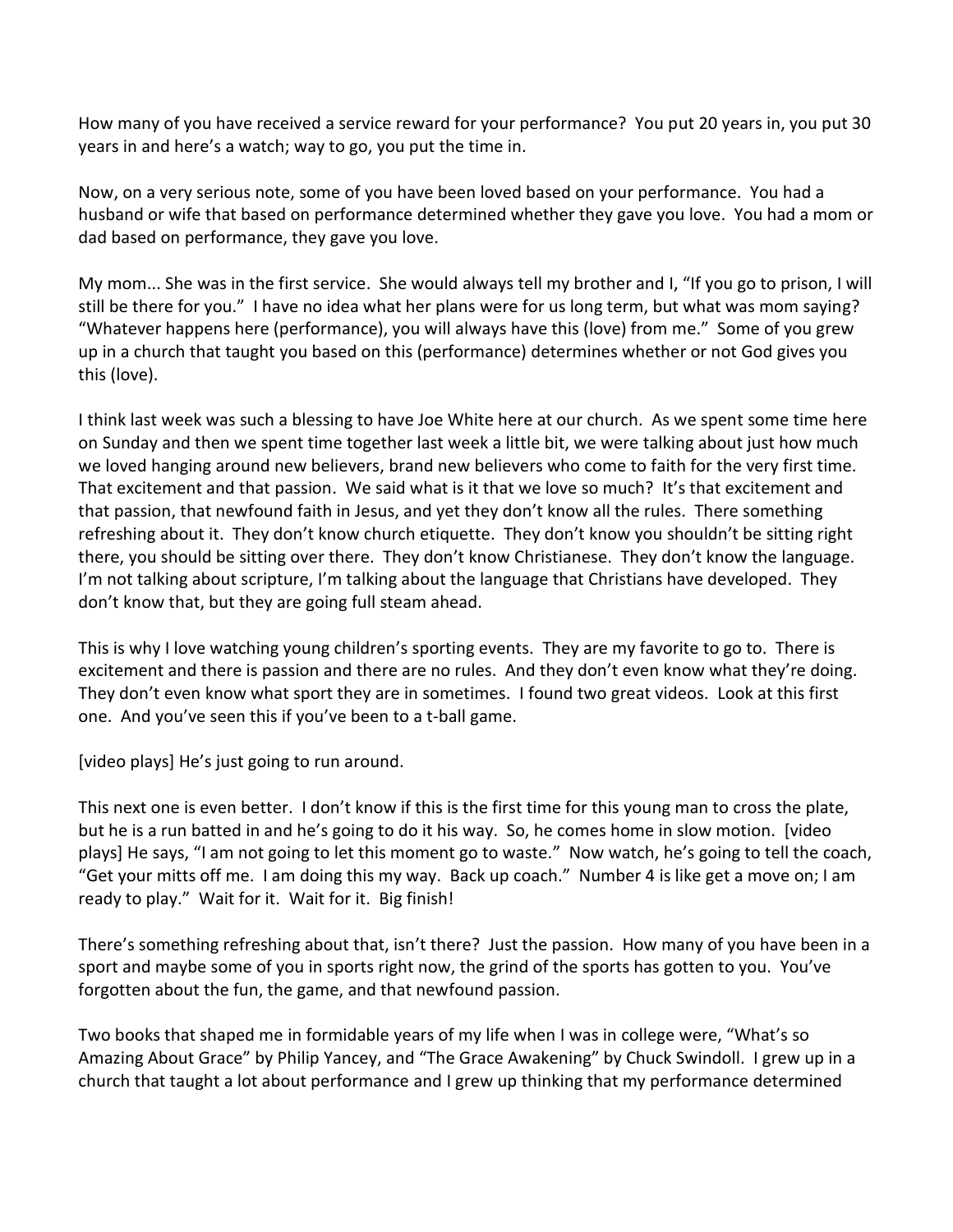God's love for me. These books shaped my life. Phillip Yancey says something in What's So Amazing About Grace, that I think fits with what we're talking about.

He says, *"Having spent time around "sinners" and also around purported saints, I have a hunch why Jesus spent so much time with the former group* (sinners)*: I think he preferred their company. Because the sinners were honest about themselves and had no pretense* (they weren't performing and they weren't pretending)*, Jesus could deal with them. In contrast, the saints put on airs, judged him, and sought to catch him in a moral trap. In the end it was the saints, not the sinners, who arrested Jesus."*

You see, we got to work. And we preform and we get a wage. There's nothing wrong with that. We put the time in or complete a task and we get an award. Many of you have received certificates throughout your schooling. There's nothing wrong with that. You compete in a competition and you get a prize. But what we're talking about and laying the foundation for this series today is grace. You can't earn it and you can't win it. You receive it by grace through faith. There are a lot of definition for grace, but this is the one that's always struck a chord with me and will continue through this series.

**Grace is unmerited favor**. You've also heard it as unearned favor or undeserved favor. The bottom line is this: For those of us in here who have placed faith in Christ alone and we are believers in Christ Jesus, we know this – I deserve death, but I've been given life.

You're like, "What did you do to get life?" Romans 6: 23 makes it very clear. *23 For the wages of sin is death…* What I deserve. *…but the gift of God…* This grace that we're talking about today in Ephesians 2. *…is eternal life in Christ Jesus our Lord.* He is the source and the foundation of everything we're talking about today.

In Romans 3 in the New Living Translation… I love this. It says, *24 Yet God, in his grace, freely makes us right in his sight.* But maybe you've grown up with this idea that your performance, what you do makes you right before God. Salvation is being made right before God because of Jesus and his works, not ours. *He did this through Christ Jesus when he freed us from the penalty for our sins.*

In Ephesians 2 we read, *8 For it is by grace you have been saved, through faith…* So, grace comes to us as a free gift. This is how we are saved through faith. Faith is the channel, it is not the cause. I'll say that again. Faith is the channel, it is not the cause. We receive both as gifts. …*and this is not from yourselves, it is the gift of God…* Some would say is the gift referring to faith or to grace? The gift of God is referring to salvation. Salvation that comes only through Christ Jesus. *…9 not by works…*

Today we're going to see we are not saved by works, but we are saved to do good works. That's the grit. That's allowing the works of Christ to flow through us as workmanship, as handiwork, as the new creation in Christ Jesus. But grace is a free gift *…so that no one can boast.* Follower of Jesus, the only one we are ever to boast in is Jesus Christ. He is the one we boast in at all times. I think this is where a shift for many will take place in theology, I hope. It is not about salvation in Jesus, "I'm now saved, and then the rest of it is up to me. Working out my salvation is up to me." Yes, there is human responsibility, but it's by grace you've been saved through faith. You are justified, declared righteous before God, and then it is his works through you, not your works.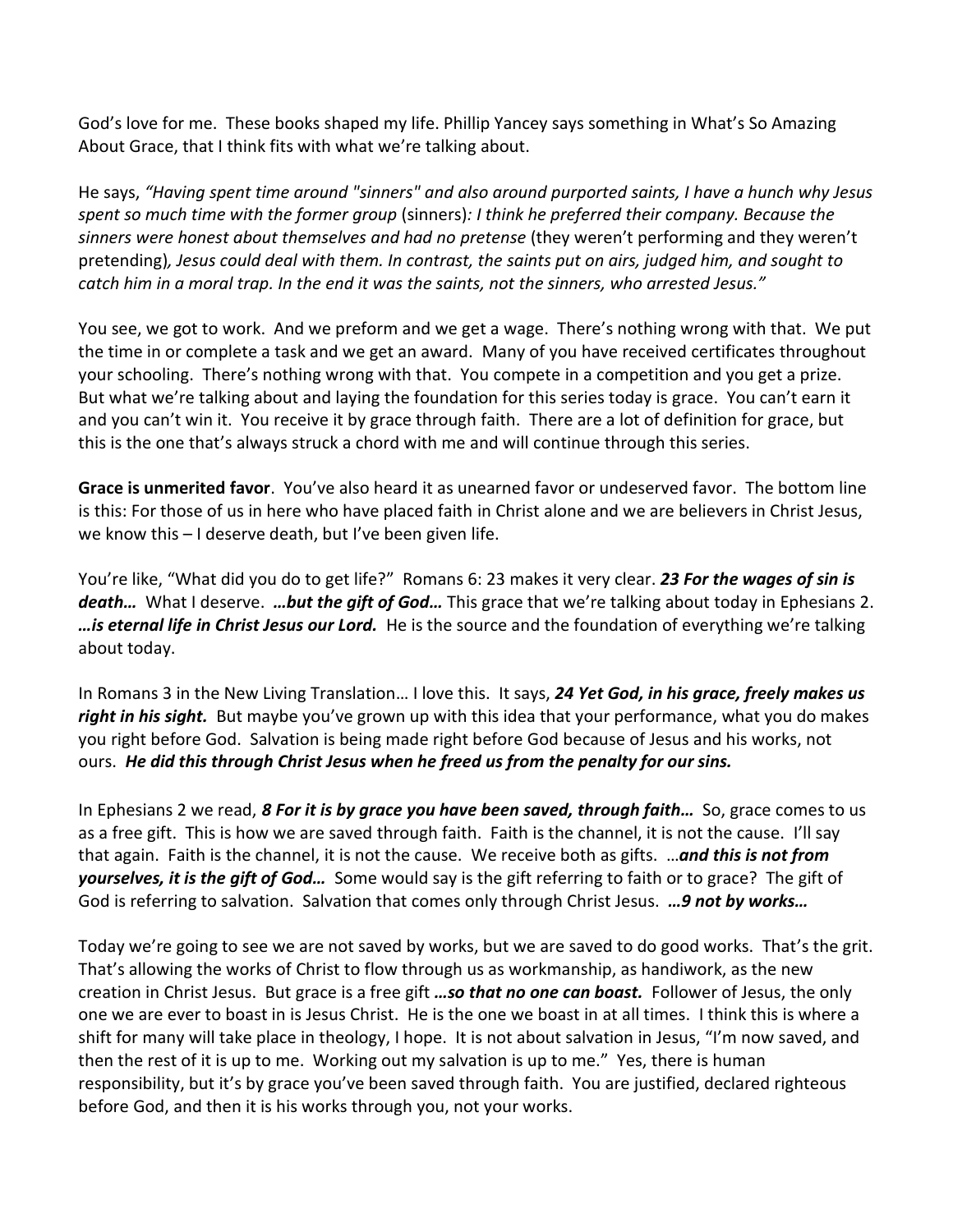Again, continuing to boast in Christ. *10 For we are God's handiwork…* Your translation may say *workmanship*. *…created in Christ Jesus to do good works…* We are saved by grace, not by works, but let the works be the overflow of Christ working in and through us. *…which God prepared in advance for us to do.*

I think it's one of the reasons I love pastoring in Branson. I have people ask me all the time, "Why Branson?" I believe because God has prepared in advance for me to be here. Some of you are like, "Okay, maybe I should settle in on that then." I hear it all the time. I hear people constantly unsettled where they are. You'll always be unsettled if it's about you. You'll always be unsettled if it's about you working out your life for you. But if you live in a place where you want Christ to be working through you, he's going to take you to some places you never thought you should be; you never dreamed you'd be. But I'm in Branson. I'm created in Christ Jesus to do good works which God prepared in advance for us to do.

2 Corinthians 5, puts it this way, *17 Therefore, if anyone is in Christ, the new creation has come…* And the works we're going to talk about today are the overflow of our salvation, not the source of it. *The old has gone, the new is here!*

**Bottom line** – In "The Grace Awakening," It's the most important take away from this book by Dr. Chuck Swindoll. He says, *"A theology that rests its salvation on one ounce of human performance is not good news, it is bad information. It is heresy."*

So, let's break this down. We know what salvation is. Salvation is by grace through faith and it comes to us because of Jesus and his works for us, not ours for him. So, we have to be very clear. Probably where I would say I hear… and I don't know about you, but I imagine you hear it as well. I hear some of the worst theology around this subject and around the source of our salvation at funerals. I hear people describing why this person is with the Lord and why this person is in heaven. There are times I just shake my head. If you've ever been to a funeral at Woodland Hills, you know I'm the last one to speak. That's very intentional. It has to be because so much bad theology is usually flowing out of people's emotions. So much bad theology is put up there, we have to stand up there and make sure we're clear because Jesus died and rose again, and I have placed faith in that and that is my salvation.

So, let's talk and be very clear what salvation is not. Since we know what it is, here is what it is not. You were not saved because you were loving and kind. Be loving and kind. Let this be the overflow of your salvation. We live in a culture… How many pictures do you see a week like this? Whoo-hoo! Love one another. Love all you want, but love does not bring salvation, Jesus brings salvation. Be loving and kind, but it won't save you.

How about this? I'm going to get in trouble, but we have to do it. You are not saved because you served your country in the military. I hear it all the time. I hear people will use the number of soldiers who died in war and then follow that by saying, "That's the same number of those who are now in heaven." So, you're saying all those people placed faith in Jesus? No, what the person is saying is because they died in service to their country, obviously heaven is their home. For by grace you are saved through faith. It is not of works. And dying in service to your country is a work.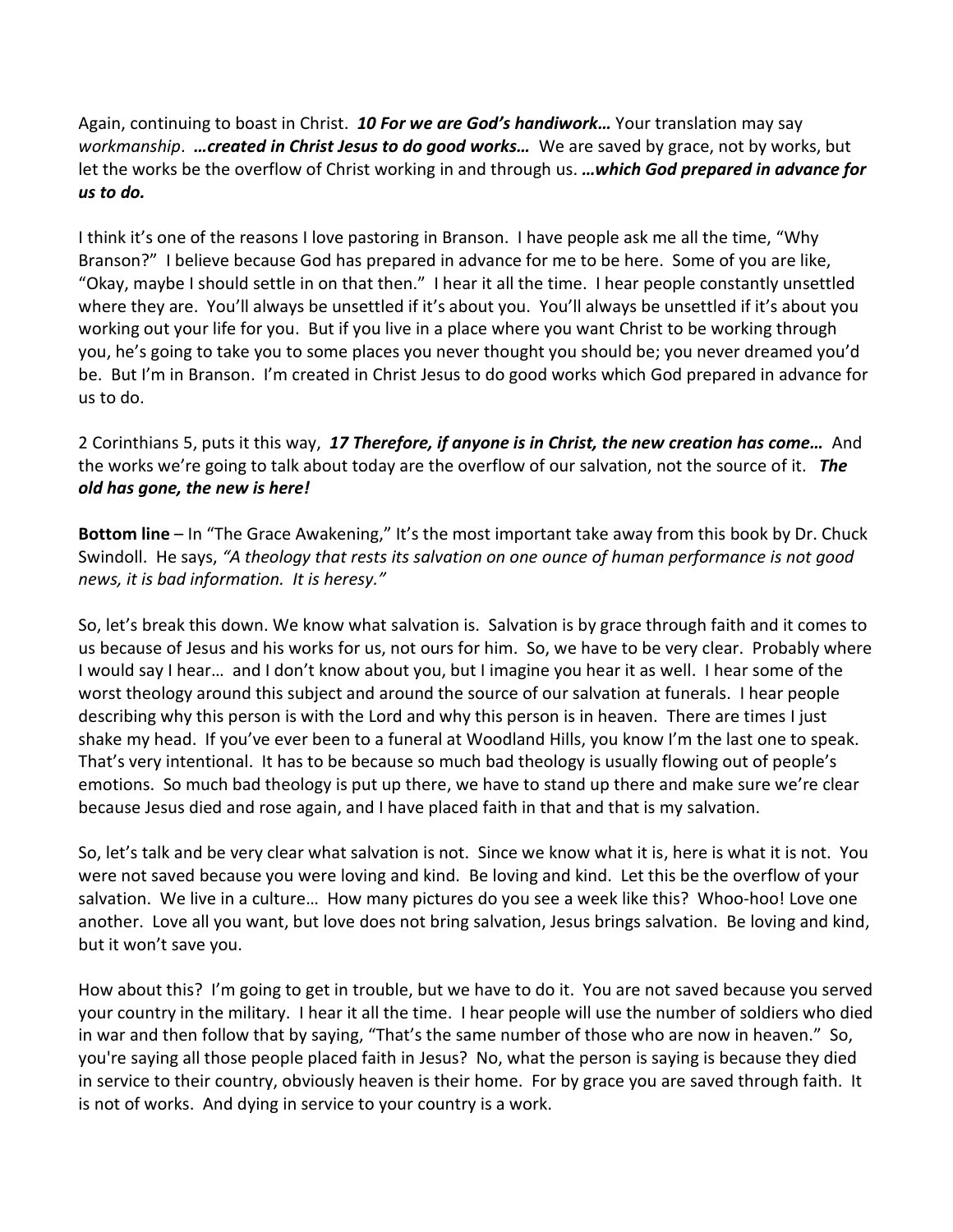You are not saved because you grew up in a Christian home. Your mom and dad love the Lord. Your mom and dad raised you to love the Lord. But being raised in a Christian home doesn't bring about some metamorphosis that just automatically turns you into a Christian. You have to make the decision to place faith alone in Christ alone.

You're not saved because you attend church. We're glad you're here today and if you're new to the faith or you're new to our church and just checking it out for the first time... This is going to be Christian cliché and I'm going to do it because it just stuck with me for 30 years, but I'm going to say it anyway. Just because you stand in a garage, that doesn't mean you are a car. Just because you sit in a church doesn't mean you are a Christian.

Let's go where angels dare to trod. You are not saved because you were baptized as a baby. By grace alone in Christ alone. By faith alone in Christ alone. It's a decision that you make to place faith in Jesus.

You are not saved because you give to the needy. I remember years ago a guy sitting down with me over a meal and he brought a check from his business. He was a brand-new believer in our town. We sat there at breakfast and he had that check sitting there the whole time. I could tell he was excited to give it and there was a little bit of the "You know if I could give it to you on one of those big checks they use when they present it to organization, I would, but I'm just going to keep it in this envelope." He started drilling me about what Amy and I give and how he wanted to know how much we give. As soon as I told him how much we give, everything in him sank. I was just able to make it clear to him that this is an overflow, but if you're giving this to impress somebody, keep it. You don't need to impress me. Let this be in overflow of what Christ is doing in your life. That's why Jesus says to give it quietly.

You are not saved because you lived a good life. You know I love country music. I love country music. I'll always love country music. And there are songs that I love. Don't abandon country music. If you want to be a good citizen, don't abandon country music. But be theologically astute. To hear a lyric in a song and go, "Good song. I like the tune. Keep going Brooks and Dunn; I love it. But not quite accurate." You'll hear it… and it's subtle. But be able to call it out so you can call it out to your kids. You can say, "I love this song; it's a great song. It's even called Believe." But there is a line in there that every time just works all over me. My kids are like, "Dad, you've told us a thousand times. Will you just listen to the music and stop teaching off of the music?"

"But if there has ever been anyone who deserves a ticket to the other side, it would be that sweet old man who looked me in the eyes and sang, "I raised my hand, bowed my head…" Your like, "Ted, come on; you're nit-picking." All I know is this: none of us deserve a ticket to the other side. None. None. It's a free gift. It's a gift that's been given to me. I deserve death. Some of you are like, 'I'm so torn. Brooks and Dunn is my favorite group." Even they broke up. So, just think about the lyrics.

Grace says this… And after all of this, Chuck Swindoll puts it this way. *"Grace says you have nothing to give, nothing to earn, nothing to pay. You couldn't if you tried."*

And then if you ever want to know, it's now on the back cover of the book if you get the book "What's so Amazing about Grace." Sometimes you get a book and you're like, "I don't have to read any more.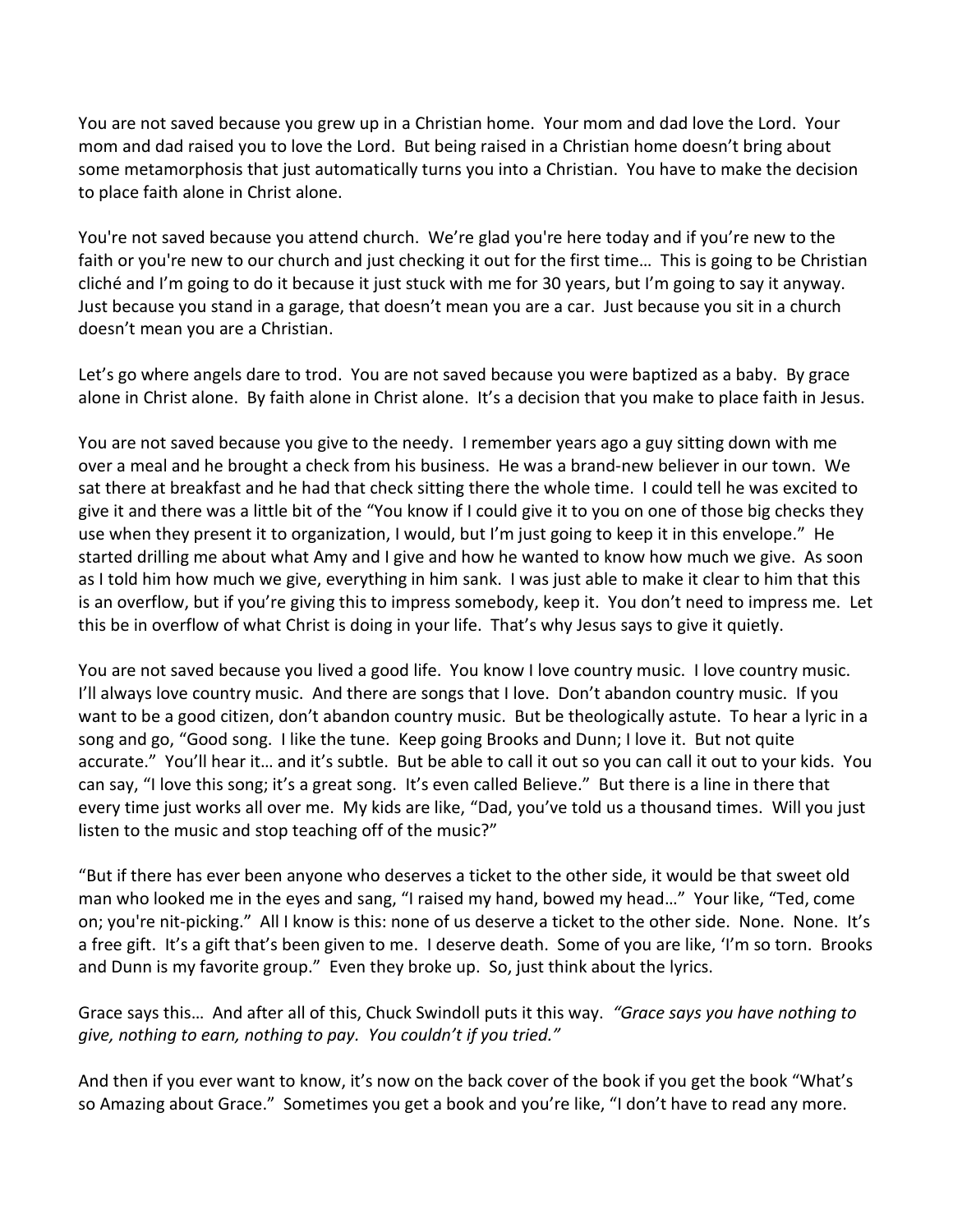Just what was on the back cover was everything I needed to know." Now students, don't listen to me on this one. "Ted said I only have to read the back cover." No read what was assigned to you. But it's like when I read "Purpose Driven Life." I opened it and the very first sentence says, "It's not about you." I closed the book. I got everything out of that book I needed. It's not about me.

On the back of this book… Now this was at a time in my life, I was 22 or 23 years old, coming out of a very heavily performance, behavior modification, do everything right so God will love you. You can imagine if that's where you are reading this for the very first time. *"Grace means there is nothing I can do to make God love me more, and nothing I can do to make God love me less. It means that I, even I who deserve the opposite, am invited to take my place at the table in God's family."* – Phillip Yancey, What So Amazing About Grace.

Some of you have a script right now in your head of all the reasons why your performance will never measure up, of all the reasons why you're not good enough. And you listen to this voice… Every time an invitation is given at this church… Joe was here last week. Joe is one of our most passionate evangelists. Alex Himaya, when he's here, he's a passionate evangelist. Every time you hear that, there is something that holds you back because you just start listening to this script over and over again. "There is so much I need to do before I receive that." "Ted, you have no idea what I have done. You have no idea the sins and the number of people I've been with and the number of offenses I've made toward my spouse and children." But grace says, "I want you to bathe yourself in this – you're not too far gone." Grace says, "It's never too late." Grace says, "You don't need to pretend." Grace says, "Stop working on it, stop working for it, and just receive it." Just receive it.

Pastor Timothy Keller in New York City says this is what separates Christianity from all other religions. He says, *"Other religions say, 'True religion is living a righteous life and giving it to God.'"* Clean myself up, do the right things, act the right way, perform. And when I'm done, I'll bundle that up and that is my gift and salvation is mine. *"Christianity says, 'No. The heart of our religion is Jesus has come and lived a righteous life and given it to us.'*" And you are declared righteous when you place faith alone in Christ alone.

So, what does it mean then to receive this and then work it out? That's what we want to do in this series. Angela Duckworth is a psychologist, but she started her career as a managing consultant for a firm. At age 27, she left corporate life to teach  $7<sup>th</sup>$  grade math to kids in the New York City Public Schools. I think about what a shift that must have been for her. She said, "When my students were not performing well, I had to ask myself the question of what's the difference between my best students and my worst students? Why are some nailing this and some aren't?"

We all can go back to 7<sup>th</sup> grade math. She said anybody can get it. I question that a little bit. Again, I don't have a math brain. I struggled with math. You know I've confessed this many times. She said it's ratios, it's decimals, it's parallelograms. She was convinced as a  $7<sup>th</sup>$  grade teacher that anybody could do this. She said, "So I really set out on a mission to find out what the difference was between my high performing students and my low performing students." When she presents this in her talks around the country, she says most would say it's IQ. She says it has very little to do with IQ. It has everything to do with grit, sticking with it.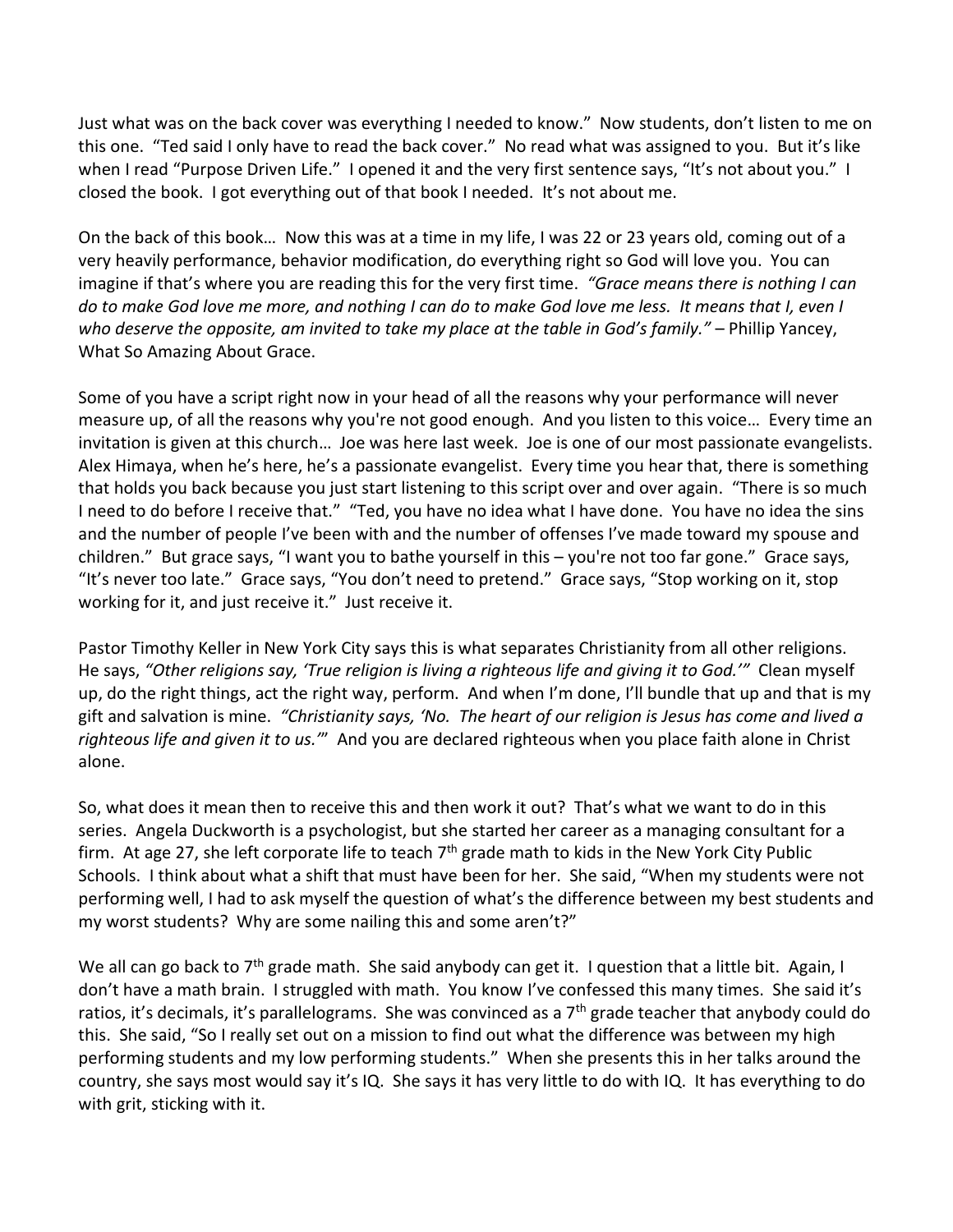As I read it this week, I was thinking of my dad. I failed math my sophomore year in high school. We had substitute teachers all year and I just couldn't get it. I'll just be honest. I didn't put a ton of hard work into it either. I didn't do as well. And then I got that grade up to a D so we could celebrate my junior year. I graduated high school and when I went to college, you had to take one math class. I was like *you've got to be kidding me. I'll do French and Spanish. I'll do both if I don't have to take a math class. Don't make me take a math class*.

So, we go to college and my parents went to buy the books with me. My dad and mom are engineers, so let's just say they do have math brains. I'll never forget… I had to take precalculus my freshman year. I can still remember it. I don't have very many memories from college. I wish I did. Other than dating and marrying Amy – a lot of those good memories. But early on, freshman and sophomore year, I have this clear picture in my mind of on the second floor of the book store, my dad holding my stack of books. It was like an orange, precalculus book. I sat it on the top of the stack, and I was like *college may not work.* My dad didn't even realize he was doing it, but he spoke a blessing over me. He pictured a special future. He looked at it, he looked at me and simply said, "Ted, you can do this. You got this." I was like, "I don't think so. I can't do it. It's pre calculous."

That's why I tell the kids in our church all the time, "Don't worry about math; you're never going to use it." All the teachers are like, "You don't listen to pastor on that. That was a joke I'll explain it to you later. When he talks about the Bible, stick with that, but this is an illustration."

I don't want to brag. I got an A in math. I had to buy so many lunches for that professor… No. I didn't bribe my way into it. I had to work my tail off. And that's why Angela Duckworth went to West Point to figure out why some Cadets make it and some don't. She studied the National Spelling Bee to figure out how students excel in that. And in corporations. She said it comes down to the word grit, sticking it out. Here's how she defines it and then we're going to look at it from a biblical perspective. Grit – *"The ability to persevere in pursuing a future goal over a long period of time and not giving up…* Do we need this after the last 12 months? *It is having stamina. It's sticking with your future, day in, day out, not just for the week, not just for the month, but for years…*We need to hear that. We know what our future is. Grit is sticking with it. *…and working really hard to make that future a reality. Grit is living life like it's a marathon, not a sprint."* – Angela Duckworth.

We need that grit. If you've ever been fly fishing down at the dam at Taney Como... I'm down there enough that about five or six times a year I see or hear someone fall in. And the waders fill up. From a mile away, you can know someone has fallen in because you hear a high-pitched squeal. I don't care how manly of a man you are, when your waders fill to the brim with 50-degree water… When the water is coming up, you hear it. It is bad. Do you know what grit it? You keep fishing. You don't go back to the car, take your waders off, and dry off. No! Grit keeps fishing. You're canoeing and your canoe tips over. Grit flips the canoe back over and you get back in and put your cooler in. That's grit. Grit is when a storm blows through your campsite and wipes out your settlement and everything is a mess. Grit is like we ain't going home, this is part of camping. Grit sticks with it.

Do you need grit as a parent? You go through intolerable seasons and stages with your children. Parents need grit. Marriage needs grit as you go through difficult season and stages together. Church members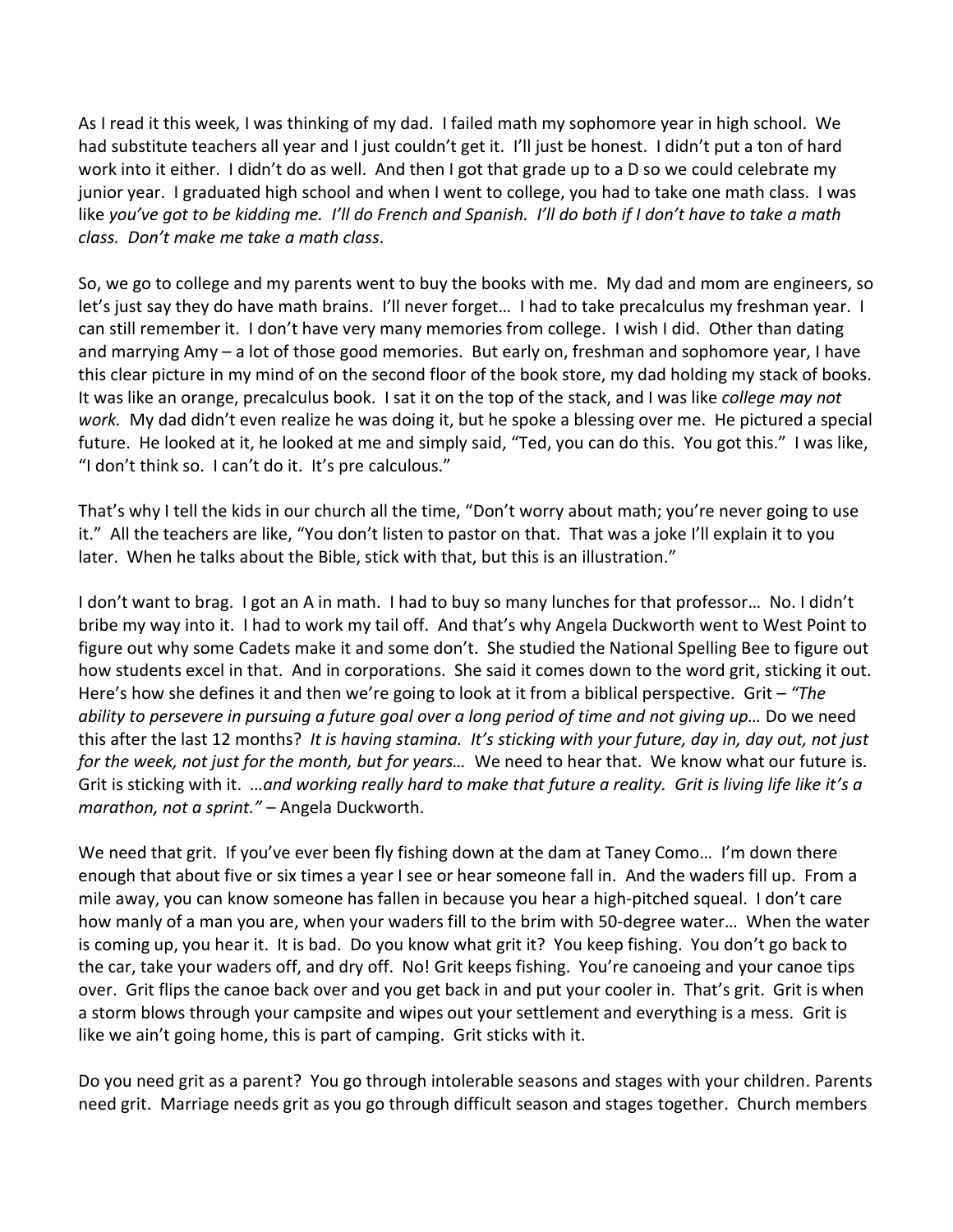need grit. "He offended me." "Oh, I can't believe she said that." "I can't believe he looked at me that way." Have a little grit and stick it out. Do you know where you need grit? Keeping the Mr. in front of Potato Head. Can I get an amen on that one? With that, I'd like to take another offering. Make up for the bad results from the first one. I'm keeping Mr. and Mrs. Clause. I'm keeping Mickey and Minnie. Grit is saying…

Let's go to Philippians 2. Working out is key here. *12 Therefore, my dear friends, as you have always obeyed—not only in my presence, but now much more in my absence—continue to work out your salvation* (sanctification)…How do you work out your salvation? That's what I'm excited to explore for the next several weeks. We're going to start next week with *How to be a Grace Giver*. I think it requires a lot of grit to give grace to those who are extra grace required. It takes a lot of grit to do that. …*with fear and trembling…* With respect and high value. Working out your salvation.

Here's the key. Please see this. This is why it's highlighted. *13 …for it is God who works in you…* Why? Because you are a new creation, created in Christ Jesus to do good works. This isn't about now salvation is up to you. Yes, there is responsibility in it, but grit is living in a day by day, hour by hour, minute by minute, second by second connected to the Savior, asking what do you have planned for me today?

Your marriage is going to only do one of two things. You're either deciding to experience high levels of marital satisfaction or you're drifting apart from that. It's the same thing with your faith. You're either choosing Christ each day… you chose Christ, you placed faith in Christ when you were saved. Working out your salvation is continuing to choose him day after day after day.

I was on a call this morning with many friends, about a hundred guys, talking about infidelity and how to recover from an affair. I love the question – What are some of the guardrails a man can have in place to protect himself from an affair? Do you know what I said? Do you know what the easiest one is? Develop a deep friendship with your wife, close friendship. Build into that curiosity and fascination.

Do you want grit in the faith? Do you want to walk in the grace that has been poured out onto you? Stay close to the Savior. Walk in it. Because it is God who works in you. He didn't save you by grace and then say, "Okay, you're on your own, impress me." No, he said, "You're a new creation. You're my handiwork. I have things that have been prepared in advance for you to do. Just stick with me. I'm going to take you on a great journey following life with me." …*to will and to act in order to fulfill his good purpose.*

The bottom line is this. **We are working out, not for our salvation**. This is important. I think we lose sight of this when we talk about salvation and when we talk about grace. Working out your salvation does not mean the work of salvation has been transferred to you. It is still about abiding in Christ that daily, weekly, by the minute, by the second with Christ, fellowship with Christ.

We have two care pastors. I watch this in play in their life. They are just able to do ministry in a way they don't know what a day is going to bring to them, but I know they are close to the Savior and they are able to do ministry, I mean the good works that flow out of them because they are just ready, and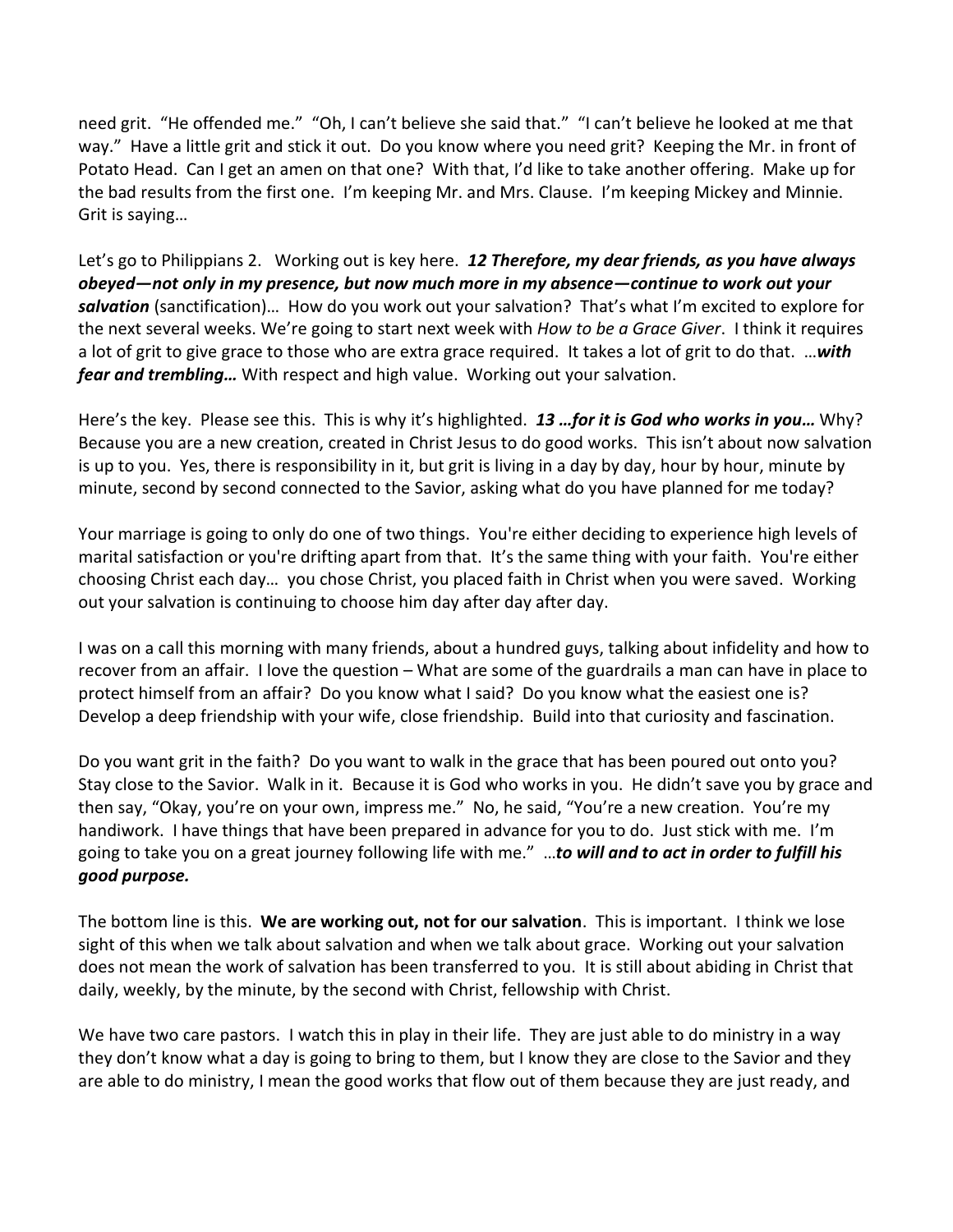willing, and able. We tend to believe though that there is something we've got to impress God with. We tend to believe that weakness makes us unlovable, but just the opposite is true with God.

In 2 Corinthians 2 Paul says, *8 Three times I pleaded with the Lord to take it away from me.* This is the thorn in the flesh. Many debate on what the thorn in the flesh was. Most believe and teach that it is a physical ailment of some sort. He pleaded with the Lord. "I don't want this anymore." But he didn't take it away. And that's what some of you have been praying for a long time over the last year.

Instead, God says no. *9 But he said to me, "My grace is sufficient for you, for my power is made perfect*  in weakness." "I going to walk through this with you. You want to immediately be relieved from this difficult season, but trust me, my grace is sufficient." Listen, grace shines and is beautiful against the backdrop of difficulties and weakness and insults and persecution. I just think today too many Christians are just wanting our nation to make the Christian faith so easy. He says, "My grace is sufficient for you no matter what happens." I don't know about you, but my faith tends to grow in difficult times rather than in easy times. When I read the scripture, faith tends to grow under extreme persecution, not liberty. That's the Bible.

*"My grace is sufficient for you, for my power is made perfect in weakness." Therefore I will boast all the more gladly about my weaknesses…* We had two sermons last week on this stage. I don't know if you know that. Don Rooks brought it up to me and I thought it was a beautiful point. He said, "When Joe came out with no legs and the screen behind him simply said "A Deeper Walk with Jesus," that was the first message, and it was the only message I needed.

*…so that Christ's power may rest on me. 10 That is why, for Christ's sake, I delight in weaknesses, in insults, in hardships, in persecutions, in difficulties.* This is called the counseling office. People come in and ask, "How do I get people to stop treatment like this and how do I get them to stop saying this and how do I deal with this…" His grace is sufficient for you. Spending too much time trying to change people rather than enough time abiding in the Savior and knowing what brought you to faith in Christ will sustain your faith in Christ. *For when I am weak, then I am strong.*

So, here's the invitation today. We want to close with an invitation and it's simply spells out the word GRACE. We've been talking about **God's free gift** of grace that brings us salvation, unmerited favor. We don't want you to work for it anymore. We want you to stop thinking your goodness, your kindness, your service, your giving, your childhood, your baptism has saved you.

That today you would **receive it by faith**. Faith alone in Christ alone. Who is this invitation open to? **All are welcome**, every man, woman, boy, and girl. What do you need to do? "There are some things I need to get in order. Get the house in order." No. **Come as you are**. Don't think about all the things you're going to fix up and all the changes you need to make. Become His handiwork. Become a new creation in Christ Jesus, that workmanship. And let him work through you.

And the last one is **exchange your good works,** that you've been relying on for so long, **for his**.